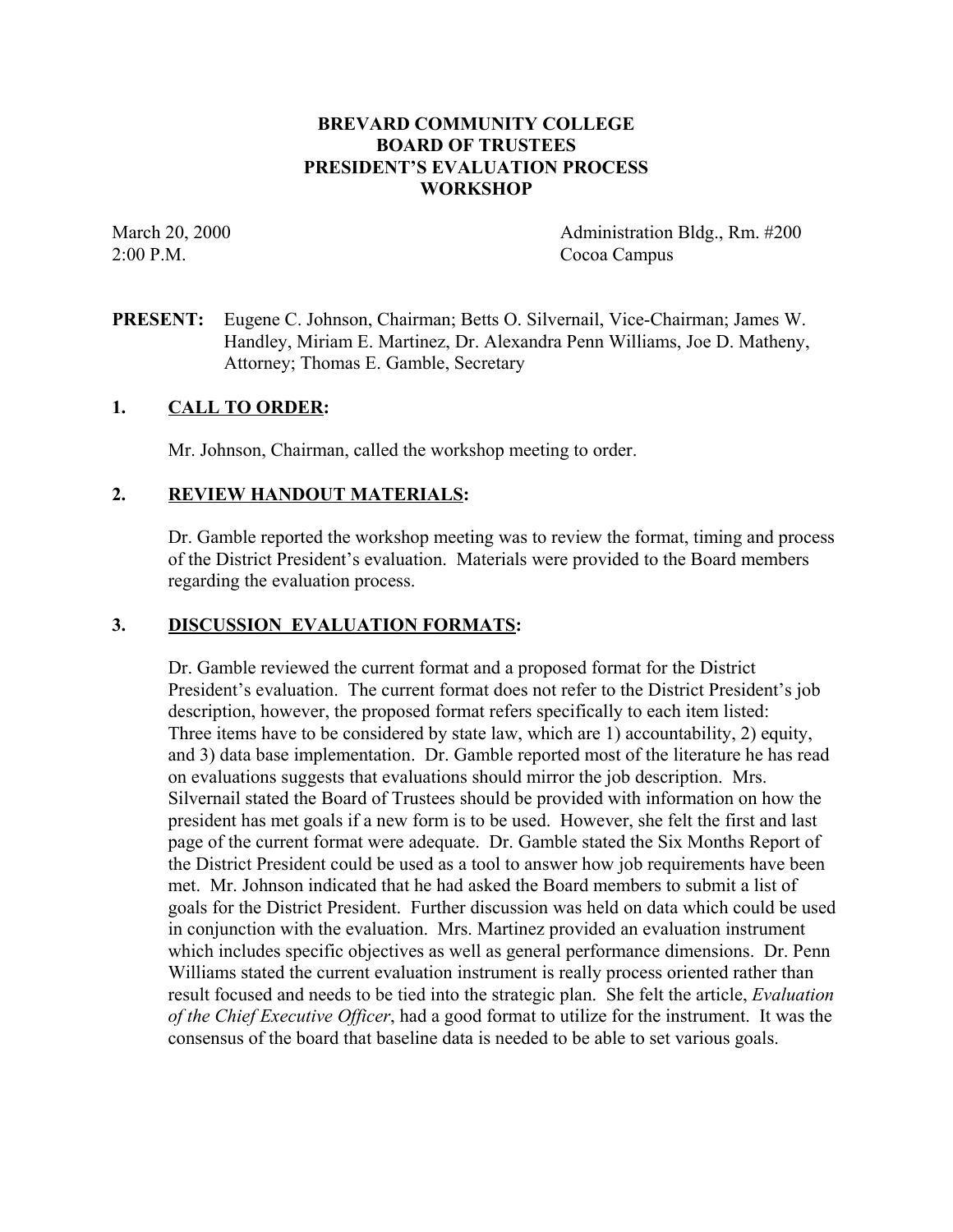**Board of Trustees Meeting President's Evaluation Workshop March 20, 3000 Page -2-**

### **4. ESTABLISHMENT OF FORMAT TO BE USED FOR 1999-2000/TIMELINE:**

It was the consensus of the Board to utilize the same evaluation instrument for the District President as last year, for the 1999-2000 evaluation period due to the required turn around time. The following procedure will be followed:

- a) Ms. Osborne will mail the evaluation package, which will include information from Dr. Gamble regarding his accomplishments for the past year, in April to the Board members.
- b) The Board members will complete the evaluation and send the completed forms to Mr. Johnson by May 1, 2000.
- c) Mr. Johnson will meet with Dr. Gamble to review the evaluations and then forward them to Ms. Osborne for consolidation. Mr. Johnson will provide a summary to accompany the consolidated evaluation which is forwarded to the District President and to the State Board of Community Colleges.
- d) Dr. Gamble will schedule an appointment with each trustee to review the consolidated evaluation and receive a list of goals for the 2000-2001 year from each trustee.

## **5. FUTURE EVALUATIONS:**

After meeting with each trustee and receiving their list of goals, Dr. Gamble will also prepare his goals. All of these goals will be presented to the Board in June or July for prioritizing and will be used as part of the next (2001-2002) evaluation package. Dr. Penn Williams discussed the Accountability Report. She felt with the new statistician on staff that the Accountability Report could be reviewed and compared with what BCC is doing and it could also be tied in with the strategic plan and the evaluation process. Mrs. Martinez felt that the Board must be aware of variables which may make some goals unrealistic. Mrs. Martinez reviewed her proposed format for the evaluation which included two parts; specific objectives and performance. The form calls for evidence to substantiate the rating provided. The evaluation should be a learning experience.

Dr. Gamble felt there should be agreement on the measurement used. In some areas, the college may not have a choice, i.e., addition of courses, due to the fact they must be approved by the state and may not be approved. Mrs. Martinez stated it was important for the Board to obtain data in completing goals and objectives. Dr. Gamble stated when